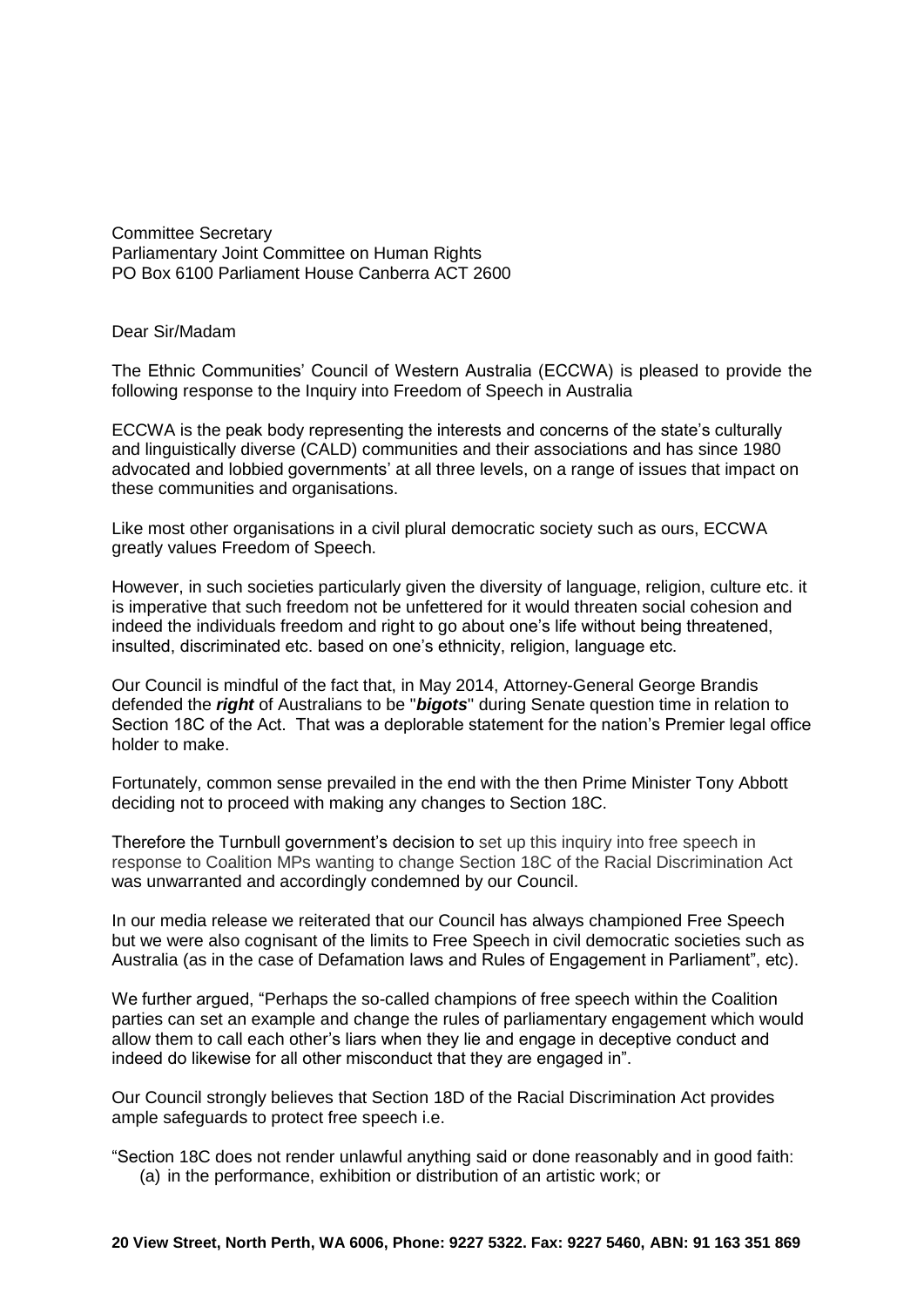- (b) in the course of any statement, publication, discussion or debate made or held for any genuine academic, artistic or scientific purpose or any other genuine purpose in the public interest; or
- (c) in making or publishing: (i) a fair and accurate report of any event or matter of public interest; or (ii) a fair comment on any event or matter of public interest if the comment is an expression of a genuine belief held by the [person](http://www.austlii.edu.au/au/legis/cth/consol_act/rda1975202/s5.html#person) making the comment

It is also pertinent to consider the recent incident involving Chris Nelson (who was then a member of the Liberal Party) who posted the following to Senator Nova Peris on Facebook "Nova f off. You were only endorsed by Julia because you were a black  $c_{\text{max}}$ . Go back to the bush and suck on Witchity grubs and yams. Stop painting your  $f_{\text{max}} = f$  ace with white s in parliament. Other than being a runner you are nothing"

So despite the so called harsh provisions of Section 18C of the Racial Discrimination Act Chris Nelson was able to publicly abuse and offend an Australian Senator of indigenous background in such a crude way by making explicit references to her colour, and cultural traditions

This resulted in ALP members of parliament asking the Prime Minster, "what sort of insults does he thinks people should be able to use?" and our Council shares these sentiments.

Our Council has on several occasions, praised Prime Minister Turnbull for his strong support of multiculturalism and his description of the same as the glue that binds our society together. It was regrettable that Mr Turnbull attacked Professor Triggs and her Commission over its involvement in the controversial racial hatred case against the Queensland University of Technology (QUT) students.

Whilst Mr Turnbull claimed the Commission had wasted taxpayers' time and money, and had done a great deal of harm to its credibility, by "bringing" the case; Professor Triggs noted she was "bound to investigate and conciliate every written complaint the Commission receives". She accordingly called on the Government to "raise that threshold and said she would welcome an attempt to moderate the Statute that would make it a little easier for the Commission to say 'these matters are coming to us and we don't think that they've got any real legs at all'."

Media and political commentators and indeed politicians themselves having been making, with impunity, highly inflammatory and inaccurate statements based on ethnicity, religion etc. for decades. Senator Pauline Hanson is a case in point when she referred to Australia being swamped by Asians and 20 years later replaced Asians with Muslims.

Given the aforementioned background, our Council strongly believes, if anything the provisions of Section 18C should be strengthened and not diluted. Our Council is accordingly strongly opposed to any proposal to amend Section 18C but supports the aforementioned call by Professor Triggs; with one proviso i.e. a decision not to investigate and conciliate by the Commission should be subject to appeal by an independent authority.

## **Recommendations**:

- Existing Section 18C provisions not be tampered with the exemption of Section 1 (b) which states, "the act is done because of the race, colour or national or ethnic origin of the other [person](http://www.austlii.edu.au/au/legis/cth/consol_act/rda1975202/s5.html#person) or of some or all of the people in the group". We recommend that consideration be given to add religion/faith to this clause.
- The Racial Discrimination Act be amended if necessary to make it easier for the Human Rights Commission to take the most appropriate cost effective action to deal with complaints that it receives under Section 18C.